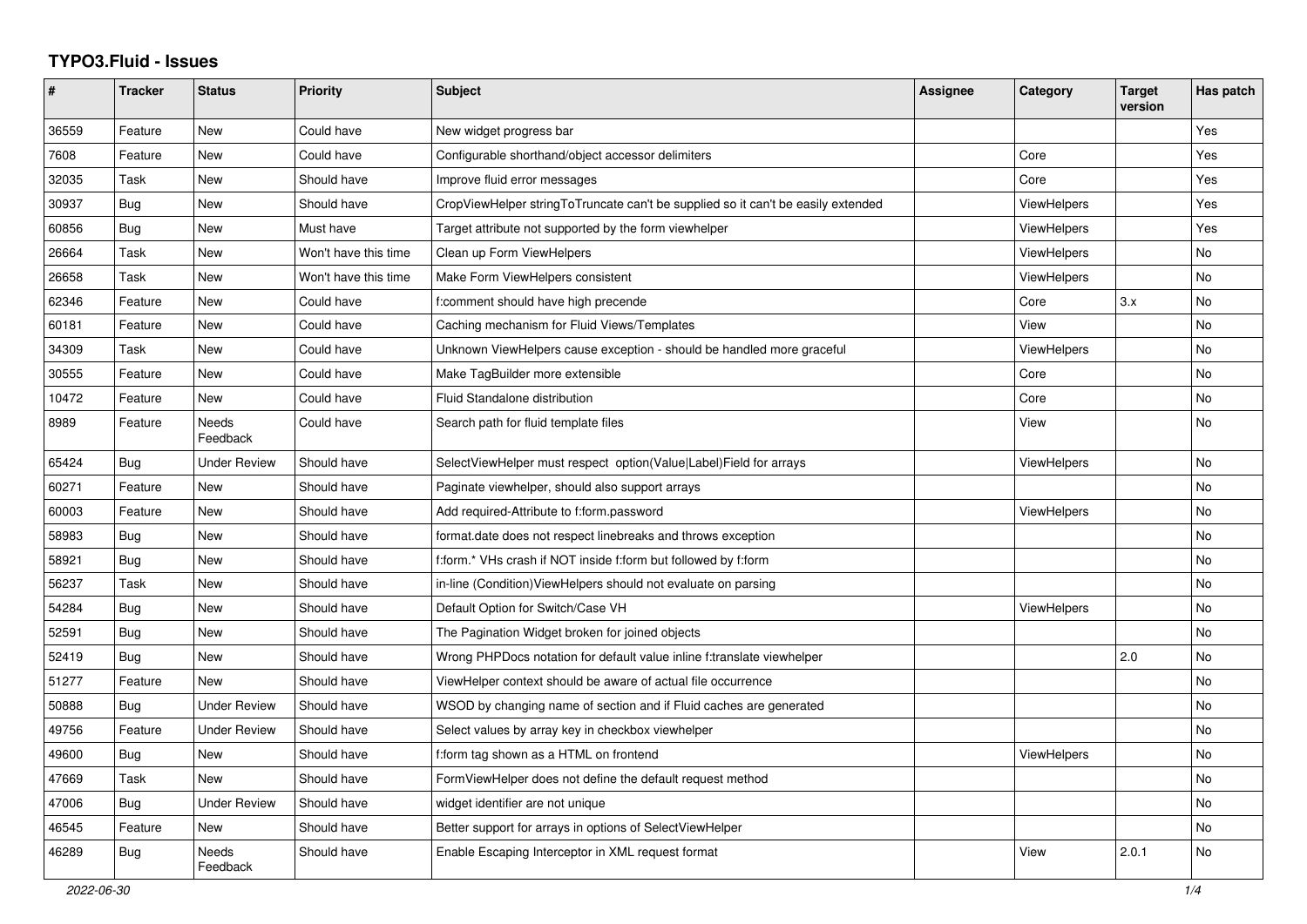| #     | <b>Tracker</b> | <b>Status</b>       | <b>Priority</b> | Subject                                                                                                     | <b>Assignee</b> | Category    | <b>Target</b><br>version | Has patch |
|-------|----------------|---------------------|-----------------|-------------------------------------------------------------------------------------------------------------|-----------------|-------------|--------------------------|-----------|
| 46257 | Feature        | <b>Under Review</b> | Should have     | Add escape sequence support for Fluid                                                                       |                 | Core        |                          | <b>No</b> |
| 46091 | Task           | Needs<br>Feedback   | Should have     | Show source file name and position on exceptions during parsing                                             |                 |             |                          | No        |
| 45394 | Task           | New                 | Should have     | Forwardport Unit test for standalone view                                                                   |                 | View        |                          | No        |
| 45153 | Feature        | <b>New</b>          | Should have     | f:be.menus.actionMenuItem - Detection of the current select option is insufficient                          |                 |             |                          | No        |
| 44234 | Bug            | <b>Under Review</b> | Should have     | selectViewHelper's sorting does not respect locale collation                                                |                 | ViewHelpers | 2.1                      | No        |
| 43072 | Task           | New                 | Should have     | Remove TOKENS for adding templates fallback in Backporter                                                   |                 | View        |                          | No        |
| 43071 | Task           | New                 | Should have     | Remove TOKENS for adding fallback teplates in B                                                             |                 |             |                          | No        |
| 42743 | Task           | New                 | Should have     | Remove inline style for hidden form fields                                                                  |                 |             |                          | No        |
| 42397 | Feature        | New                 | Should have     | Missing viewhelper for general links                                                                        |                 |             |                          | No        |
| 40081 | Feature        | New                 | Should have     | Allow assigned variables as keys in arrays                                                                  |                 |             |                          | No        |
| 39990 | Bug            | New                 | Should have     | Same form twice in one template: hidden fields for empty values are only rendered<br>once                   |                 | Core        |                          | No        |
| 39936 | Feature        | <b>New</b>          | Should have     | registerTagAttribute should handle default values                                                           |                 | ViewHelpers |                          | No        |
| 38130 | Feature        | New                 | Should have     | Checkboxes and multiple select fields should have an assignable default value                               |                 |             |                          | No        |
| 37619 | Bug            | New                 | Should have     | Fatal Error when using variable in name attribute of Section ViewHelper                                     |                 | ViewHelpers |                          | No        |
| 36655 | Bug            | <b>New</b>          | Should have     | <b>Pagination Links</b>                                                                                     |                 | Widgets     |                          | No        |
| 36410 | Feature        | <b>New</b>          | Should have     | Allow templates to send arguments back to layout                                                            |                 | ViewHelpers |                          | No        |
| 34682 | Bug            | <b>Under Review</b> | Should have     | Radio Button missing checked on validation error                                                            |                 | ViewHelpers |                          | <b>No</b> |
| 33215 | Feature        | New                 | Should have     | RFC: Dynamic values in ObjectAccess paths                                                                   |                 |             |                          | No        |
| 31955 | Feature        | New                 | Should have     | f:uri.widget                                                                                                |                 | Widgets     |                          | No        |
| 28554 | Bug            | New                 | Should have     | (v4) implement feature flag to disable caching                                                              |                 |             |                          | No        |
| 28553 | Bug            | New                 | Should have     | improve XHProf test setup                                                                                   |                 |             |                          | No        |
| 28552 | Bug            | New                 | Should have     | (v5) write ViewHelper test for compiled run; adjust functional test to do two passes<br>(uncached & cached) |                 |             |                          | No        |
| 28550 | Bug            | New                 | Should have     | (v4) make widgets cacheable, i.e. not implement childnodeaccess interface                                   |                 |             |                          | No        |
| 28549 | Bug            | New                 | Should have     | make widgets cacheable, i.e. not implement childnodeaccess interface                                        |                 |             |                          | No        |
| 10911 | Task           | New                 | Should have     | Tx_Fluid_ViewHelpers_Form_AbstractFormViewHelper->renderHiddenIdentityField<br>should be more reliable      |                 | ViewHelpers |                          | No        |
| 8648  | Bug            | New                 | Should have     | format.crop ViewHelper should support all features of the crop stdWrap function                             |                 | ViewHelpers |                          | No        |
| 3481  | Bug            | New                 | Should have     | Use ViewHelperVariableContainer in PostParseFacet                                                           |                 | Core        |                          | No        |
| 3291  | Feature        | Needs<br>Feedback   | Should have     | Cacheable viewhelpers                                                                                       |                 |             |                          | No        |
| 57885 | Bug            | New                 | Must have       | Inputs are cleared from a second form if the first form produced a vallidation error                        |                 |             |                          | No        |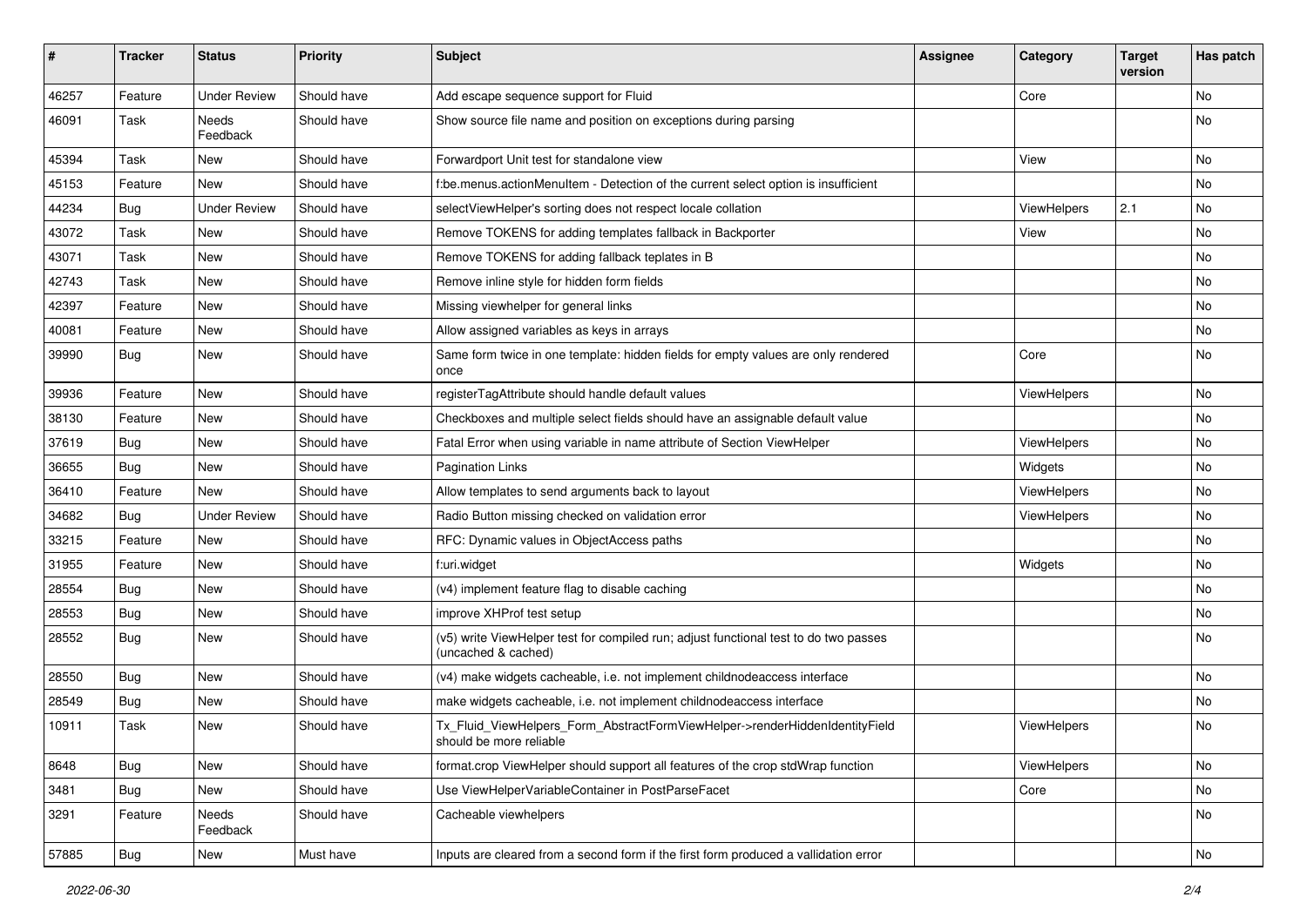| ∦     | <b>Tracker</b> | <b>Status</b>            | <b>Priority</b> | <b>Subject</b>                                                                                       | <b>Assignee</b>             | Category           | <b>Target</b><br>version | Has patch |
|-------|----------------|--------------------------|-----------------|------------------------------------------------------------------------------------------------------|-----------------------------|--------------------|--------------------------|-----------|
| 51100 | Feature        | <b>New</b>               | Must have       | Links with absolute URI should have the option of URI Scheme                                         |                             | ViewHelpers        |                          | No        |
| 49038 | Bug            | New                      | Must have       | form select does not select the first item if prependOptionValue is used                             |                             |                    |                          | No        |
| 45384 | Bug            | <b>New</b>               | Must have       | Persisted entity object in widget-configuration cannot be deserialized (after reload)                |                             | Widgets            | 2.0.1                    | No.       |
| 40064 | <b>Bug</b>     | <b>New</b>               | Must have       | Multiselect is not getting persisted                                                                 |                             | <b>ViewHelpers</b> |                          | <b>No</b> |
| 38369 | <b>Bug</b>     | New                      | Must have       | Resource ViewHelpers should not fall back to request package                                         |                             | View               |                          | <b>No</b> |
| 27607 | <b>Bug</b>     | <b>New</b>               | Must have       | Make Fluid comparisons work when first element is STRING, second is NULL.                            |                             | Core               |                          | No        |
| 5636  | Task           | <b>Under Review</b>      | Must have       | Form RadioViewHelper and CheckBoxViewHelper miss check for existing object<br>before it is accessed. |                             |                    |                          | No        |
| 48355 | Feature        | <b>New</b>               | Could have      | Assign output of viewhelper to template variable for further processing.                             |                             |                    |                          |           |
| 1907  | Feature        | <b>New</b>               | Could have      | Default values for view helpers based on context                                                     |                             | Core               |                          |           |
| 52536 | Bug            | <b>Under Review</b>      | Should have     | Errorclass not set if no property-attribute set                                                      |                             |                    |                          |           |
| 45345 | Feature        | <b>Needs</b><br>Feedback | Should have     | Easy to use comments for fluid that won't show in output                                             |                             |                    |                          |           |
| 13045 | Bug            | <b>New</b>               | Should have     | Entity decode of strings are different between if-conditions and output of variable                  |                             |                    |                          |           |
| 9950  | Task           | New                      | Should have     | Binding to nested arrays impossible for form-elements                                                |                             | ViewHelpers        |                          |           |
| 9514  | Feature        | New                      | Should have     | Support explicit Array Arguments for ViewHelpers                                                     |                             |                    |                          |           |
| 4704  | Feature        | New                      | Should have     | Improve parsing exception messages                                                                   |                             | Core               |                          |           |
| 51239 | Bug            | <b>Under Review</b>      | Must have       | AbstractViewHelper use incorrect method signature for "\$this->systemLogger->log()"                  | Adrian Föder                | Core               |                          | Yes       |
| 54195 | Task           | <b>New</b>               | Should have     | Rename and move FormViewHelper's errorClass value, currently 'f3-form-error'                         | Adrian Föder                | <b>ViewHelpers</b> |                          | No.       |
| 58862 | Bug            | <b>Needs</b><br>Feedback | Should have     | FormViewHelper doesn't accept NULL as value for \$arguments                                          | Bastian<br>Waidelich        | <b>ViewHelpers</b> |                          | Yes       |
| 53806 | Bug            | <b>Under Review</b>      | Should have     | Paginate widget maximumNumberOfLinks rendering wrong number of links                                 | <b>Bastian</b><br>Waidelich | Widgets            |                          | No        |
| 59057 | Bug            | <b>Under Review</b>      | Must have       | Hidden empty value fields shoud be disabled when related field is disabled                           | Bastian<br>Waidelich        | ViewHelpers        |                          | <b>No</b> |
| 3725  | Feature        | <b>New</b>               | Could have      | <b>CSS Engine</b>                                                                                    | Christian Müller            | ViewHelpers        |                          | No        |
| 55008 | Bug            | <b>Under Review</b>      | Should have     | Interceptors should be used in Partials                                                              | Christian Müller            |                    |                          | No        |
| 33628 | Bug            | <b>Needs</b><br>Feedback | Must have       | Multicheckboxes (multiselect) for Collections don't work                                             | Christian Müller            | ViewHelpers        |                          | No        |
| 37095 | Feature        | New                      | Should have     | It should be possible to set a different template on a Fluid TemplateView inside an<br>action        | Christopher<br>Hlubek       |                    |                          | No        |
| 43346 | Feature        | <b>Under Review</b>      | Should have     | Allow property mapping configuration via template                                                    | Karsten<br>Dambekalns       | <b>ViewHelpers</b> | 2.1                      | No        |
| 8491  | Task           | <b>Needs</b><br>Feedback | Should have     | link.action and uri.action differ in absolute argument                                               | Karsten<br>Dambekalns       | ViewHelpers        |                          | No        |